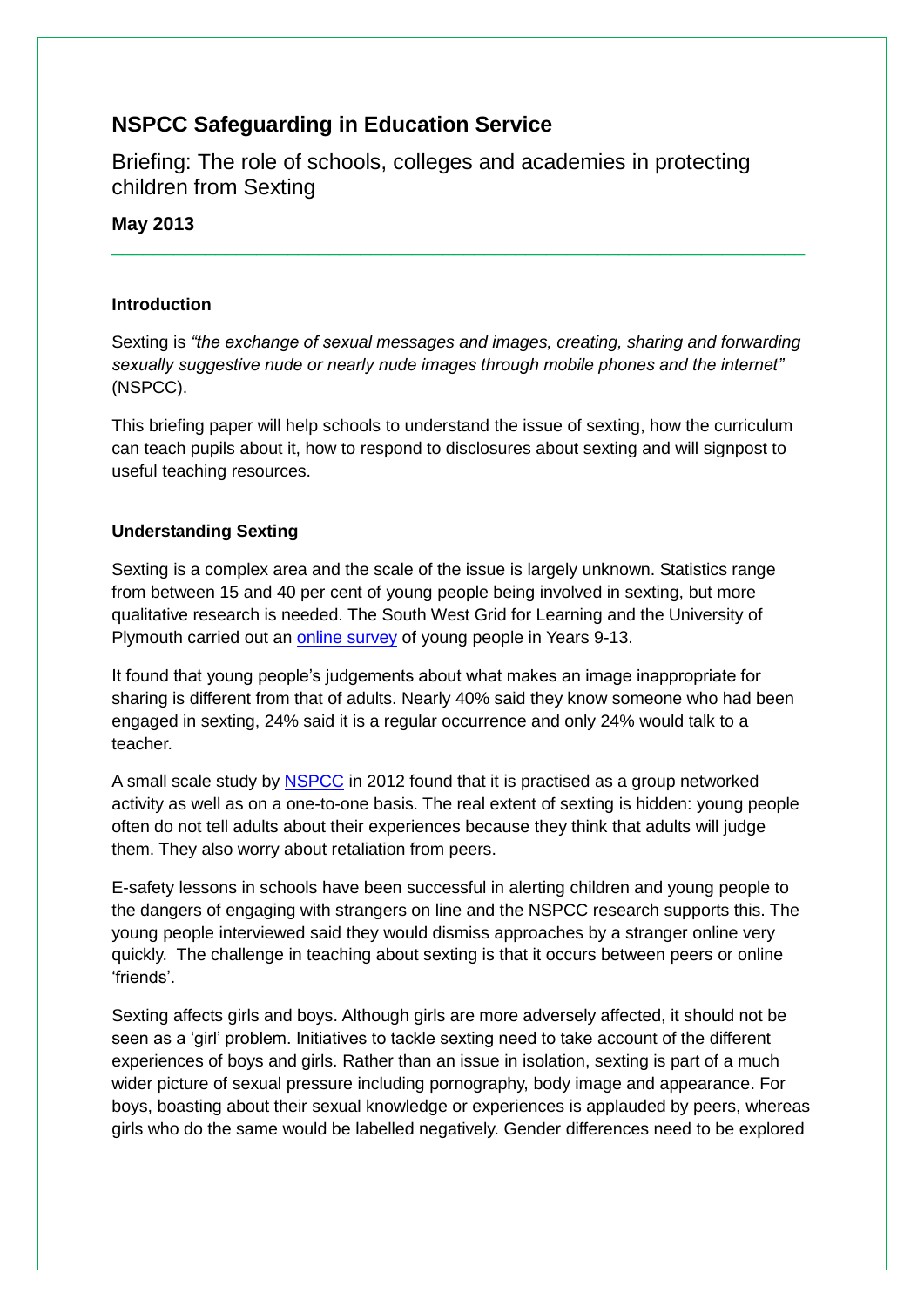sensitively and it might be appropriate to organise pupils into single sex groups to discuss the issues.

Sexting can be seen as an unwanted consequence of access to technology. The reality is that mobile technology and social networking is a constant presence is young people's lives. So banning technology is not a solution. Sexting needs to be seen as part of a wider picture which has received a lot of recent media coverage and has been called the 'sexualisation of children'. This includes issues such as pornography, gender based bullying and coercive sexual pressure placed on young people.

## **Sexting and PSHE**

The Ofsted report ['Not Quite Good Enough: personal, social, health and economic education](http://www.ofsted.gov.uk/resources/not-yet-good-enough-personal-social-health-and-economic-education-schools)  [in schools'](http://www.ofsted.gov.uk/resources/not-yet-good-enough-personal-social-health-and-economic-education-schools) (May 2013) evaluated the strengths and weaknesses in PSHE across primary and secondary schools. It concluded that where PSHE teaching was good or outstanding, pupils felt able to make informed decisions in dealing with risk and were able to resist peer pressure more effectively. Other features of good PSHE highlighted include:

- Short courses to teach about a topic or issue.
- Use of external speakers.
- Links with the local community.
- Use of theatre groups.
- Use of case studies, scenarios, visual images and video clips.
- Teachers who are confident in dealing with controversial and sensitive issues with good subject knowledge.
- Consulting with pupils to include relevant and current topics and issues.

[Brook](http://www.brook.org.uk/) recommend that PSHE in primary schools should help children learn about friendships, feelings and boundaries. In secondary schools, pupils should be taught about relationships, respect, consent, risk taking and feelings and emotions.

#### **What can schools do?**

- (a) Teach pupils how to reduce the risk of harm when using technology.
- (b) Help them understand what material is appropriate to share and what is not.
- (c) Build their resilience so they can cope with risk and make informed choices.
- (d) Enable pupils to feel confident about telling an adult about any concerns related to sexting.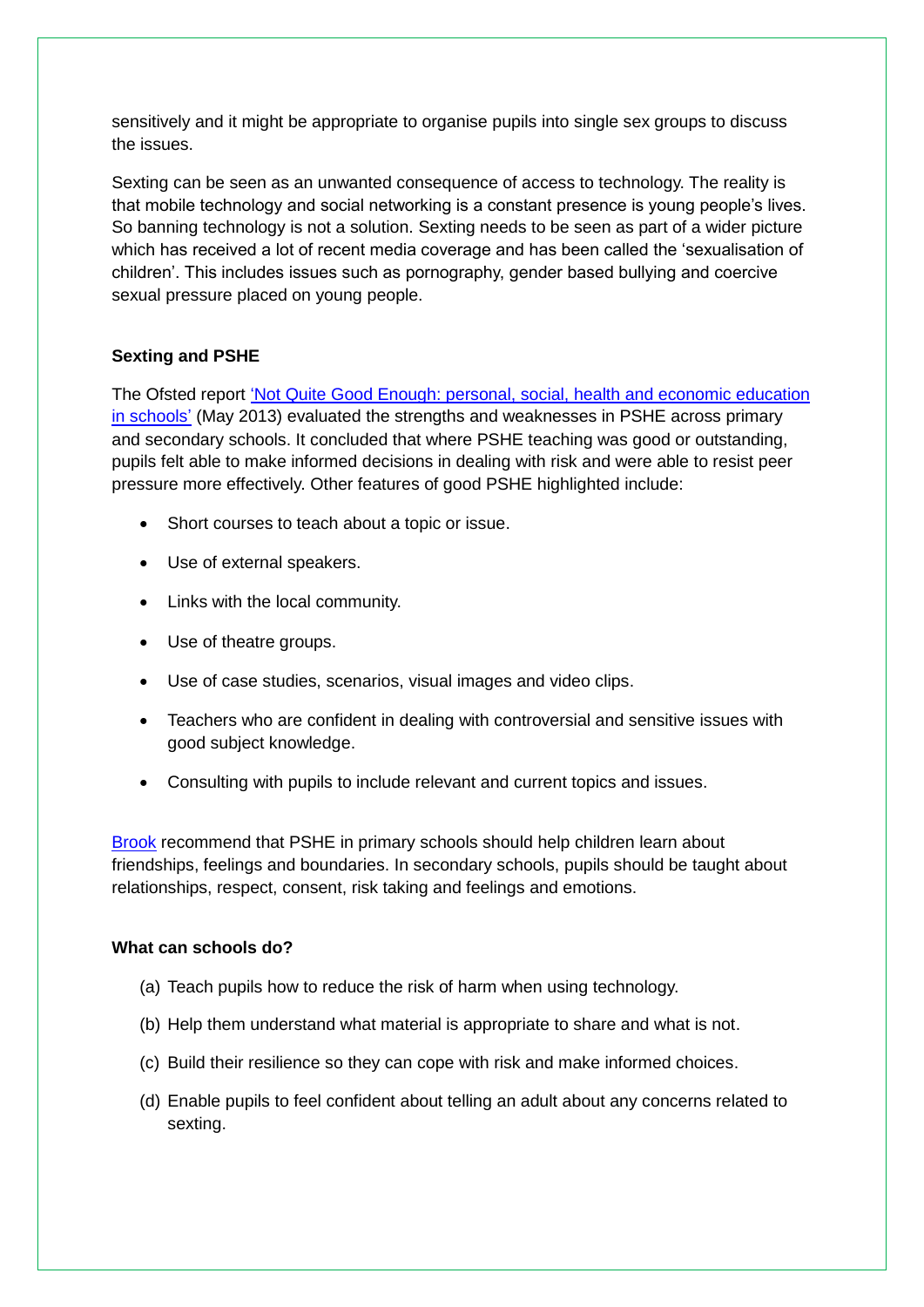(e) Include teaching about online safety in the PSHE curriculum.

#### **This can be done through:**

- Use of gender and culturally sensitive materials to address peer-to-peer sexting. This can be included in anti-bullying work or as a separate issue
- Use of realistic scenarios, film and DVD resources.
- Use of single sex groups to address gender specific issues.
- Work in small groups to help facilitate openness in discussion.
- Explicit teaching about the role of technology this should be covered in the PSHE curriculum and the e-safety curriculum.
- Reviewing e safety procedures regularly to include developing technology and the technology most frequently used by children and young people. Teachers also need to be knowledgeable about the technologies most often used by pupils.
- Addressing sexting in the wider context of other issues such as body image, bullying and well-being.

#### **Disclosures about Sexting**

If a pupil discloses an incident of sexting or expresses concern about sexting staff should follow the usual procedure for dealing with any child protection disclosure or concern. In relation to sexting the adult will need to establish whether the disclosure is about sending, receiving or sharing an image and whether it involves the pupil themself or someone else. It will need to be established if the pupil has the device on which the image has been stored or shared. Devices should not be searched unless the pupil is in immediate danger. Otherwise schools should follow the guidance from the DfE. Section 15 of 'Screening searching and confiscation – [Advice for head teachers, staff and governing bodies'](http://www.education.gov.uk/aboutdfe/advice/f0076897/screening,-searching-and-confiscation/screening-searching-and-confiscation) (2012) provides statutory guidance on searching electronic devices.

If indecent images of a child are found staff should:

- Report the incident to the DSP (following the child protection procedures set out in the school's Child Protection policy).
- The DSP should assess the risk to the child or young person and make referrals as appropriate, taking advice from the local authority if necessary.

If the image has been shared on the school network, social network or website the school should:

- Block the network to all users and isolate the image.
- Images should not be moved, sent or printed.